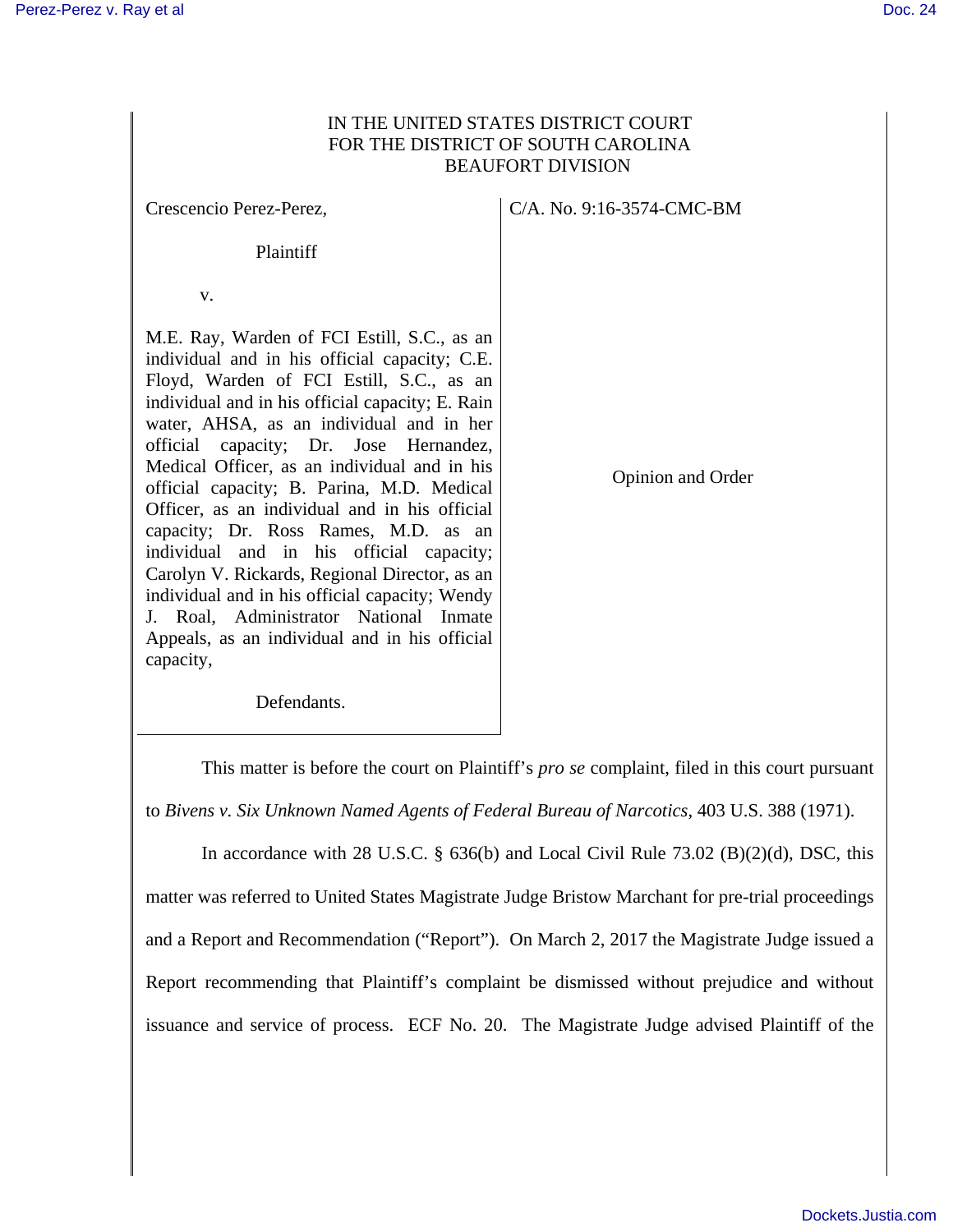procedures and requirements for filing objections to the Report and the serious consequences if he failed to do so. Plaintiff filed objections to the Report on March 20, 2017. ECF No. 22.

 The Magistrate Judge makes only a recommendation to this court. The recommendation has no presumptive weight, and the responsibility to make a final determination remains with the court. See Mathews v. Weber, 423 U.S. 261 (1976). The court is charged with making a de novo determination of any portion of the Report of the Magistrate Judge to which a specific objection is made. The court may accept, reject, or modify, in whole or in part, the recommendation made by the Magistrate Judge or recommit the matter to the Magistrate Judge with instructions. See 28 U.S.C. § 636(b).

 After reviewing the record of this matter, the applicable law, the Report and Recommendation of the Magistrate Judge, and Plaintiff's objections, the court agrees with the conclusions of the Magistrate Judge. Accordingly, the court adopts and incorporates the Report and Recommendation by reference in this Order. Plaintiff alleges deliberate indifference to his serious medical need; however, it is clear from the medical records submitted with his complaint and objections to the Report that Plaintiff was seen often by medical staff for the very injury of which he complains. Plaintiff notes his claim is not one for medical malpractice. Further, Plaintiff's complaint was filed outside the statute of limitations of three years for this action, which is clear from the face of his complaint alleging injury from a fall in 1997. Nothing raised in Plaintiff's objections changes these conclusions. Therefore, this matter is dismissed without prejudice and without issuance and service of process.

## **IT IS SO ORDERED.**

s/ Cameron McGowan Currie CAMERON MCGOWAN CURRIE Senior United States District Judge